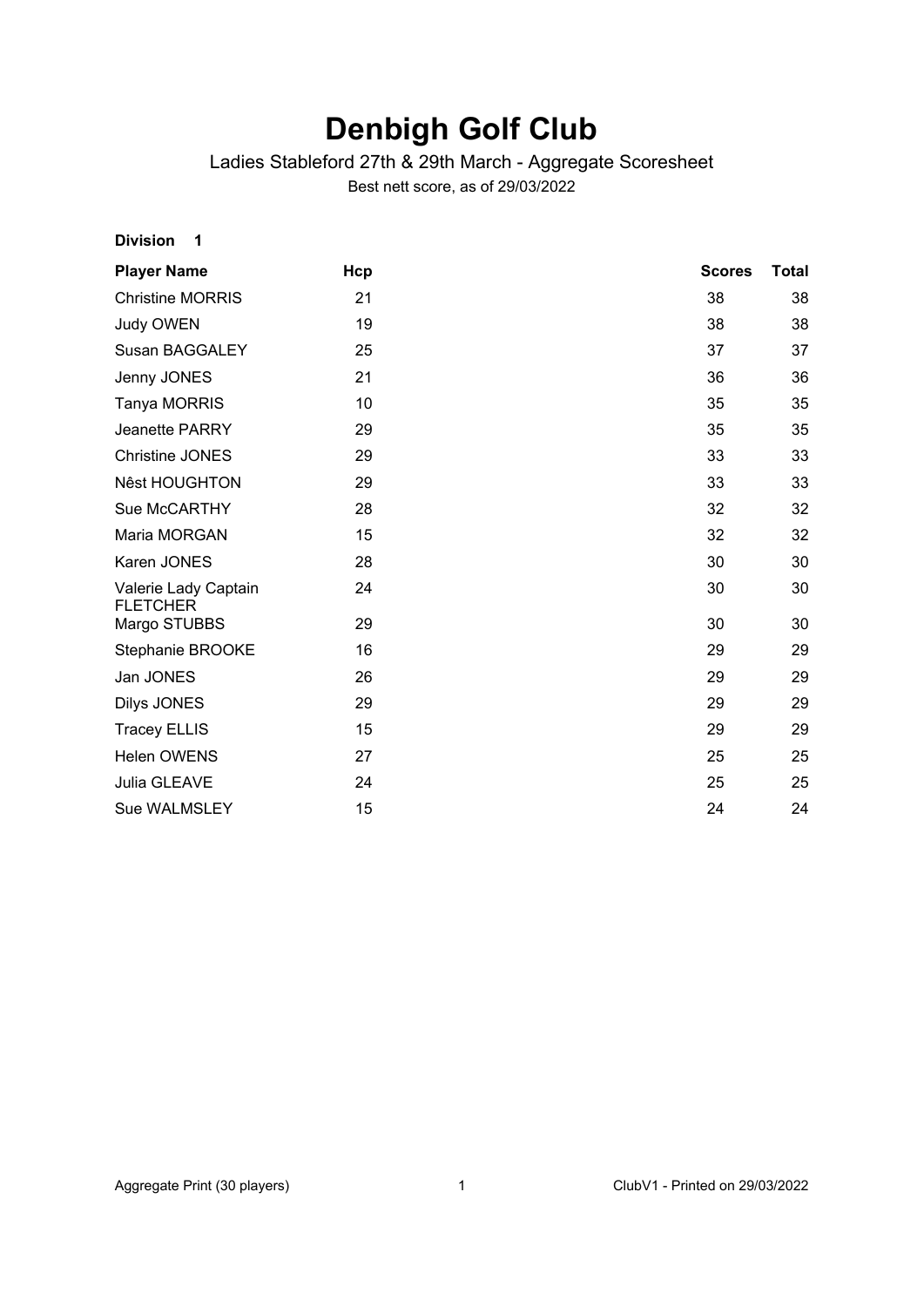#### **Division 2**

| <b>Player Name</b>    | Hcp | <b>Scores</b> | Total |
|-----------------------|-----|---------------|-------|
| Maud SMITH            | 38  | 50            | 50    |
| Helen HEYWOOD         | 48  | 40            | 40    |
| Eleanor WILDE         | 40  | 38            | 38    |
| Linda THOMPSON        | 36  | 36            | 36    |
| Mary DAVIES           | 35  | 34            | 34    |
| Ceri PARRY            | 36  | 34            | 34    |
| Jean BATTEN JONES     | 31  | 33            | 33    |
| Eleanor OSEI-FRIMPONG | 33  | 30            | 30    |
| Jane WILLIAMS         | 32  | 28            | 28    |
| Stephanie OWEN        | 35  | 23            | 23    |